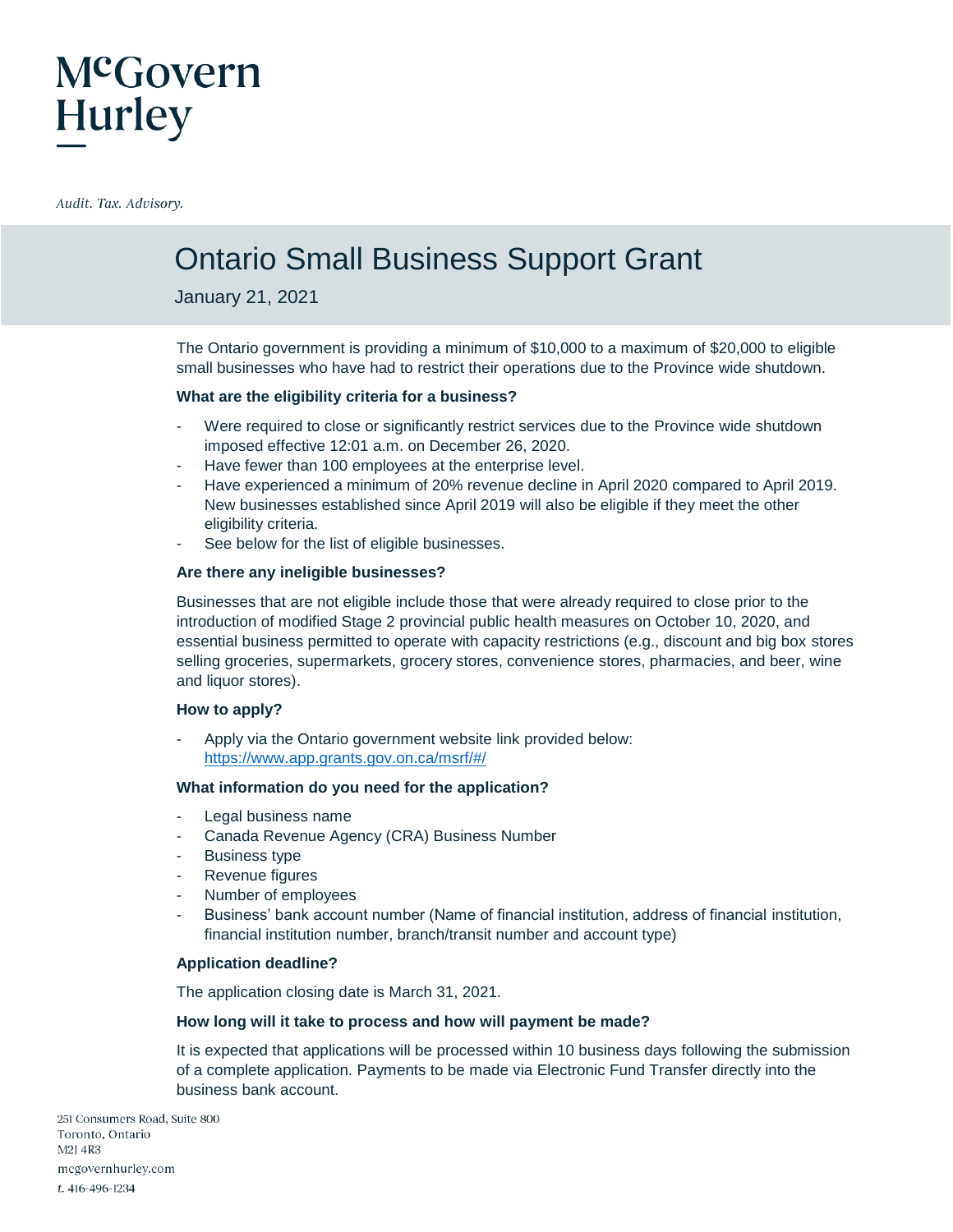# McGovern Hurley

### **Other pertinent information**

#### **What is considered revenue?**

All revenues attributable to Ontario operations. An entity's revenue for the purposes of this grant is revenue from its ordinary activities in Ontario earned from arm's-length sources, determined using its normal accounting practices. Revenues from extraordinary items and amounts on account of capital are excluded.

### **How is the revenue reduction percentage calculated?**

Using the following formula:  $(B - A) / B \times 100 = %$  revenue reduction

- $A =$  April 2020 revenue.
- B = April 2019 revenue.

All applicants must use monthly revenue. Winter seasonal businesses, such as ski hills, will have their revenue decline calculated by comparing the month of higher revenue, selected from December 2019 or January 2020, compared to December 2020.

The application portal will calculate revenue loss using revenue reported by applicants.

#### **How is the employee count calculated?**

Employee count is based on the total number of employees across all affiliated enterprises. Employee count includes full-time, part-time and seasonal workers (i.e. using various payroll data and T4s).

An enterprise is a corporation, unincorporated business, partnership, charity, non-profit organization or any other type of entity operating a business in Ontario. An enterprise is affiliated with another enterprise if:

- One of the enterprises controls the other enterprise directly or indirectly in any manner whatsoever.
- Each enterprise is controlled directly or indirectly in any manner whatsoever by the same enterprise, individual, or group of individuals or enterprises.

### **Are there additional programs from the Government of Ontario that a business can apply?**

Businesses impacted by the province wide shutdown are also eligible for additional support, including the government's program to provide rebates to offset fixed costs such as property tax and energy bills. The Government of Ontario has three additional programs that an eligible business can apply for using the same portal link provided above:

- Main Street Relief Grant for Personal Protective Equipment
- Property Tax Rebate Grant
- Energy Cost Rebate Grant